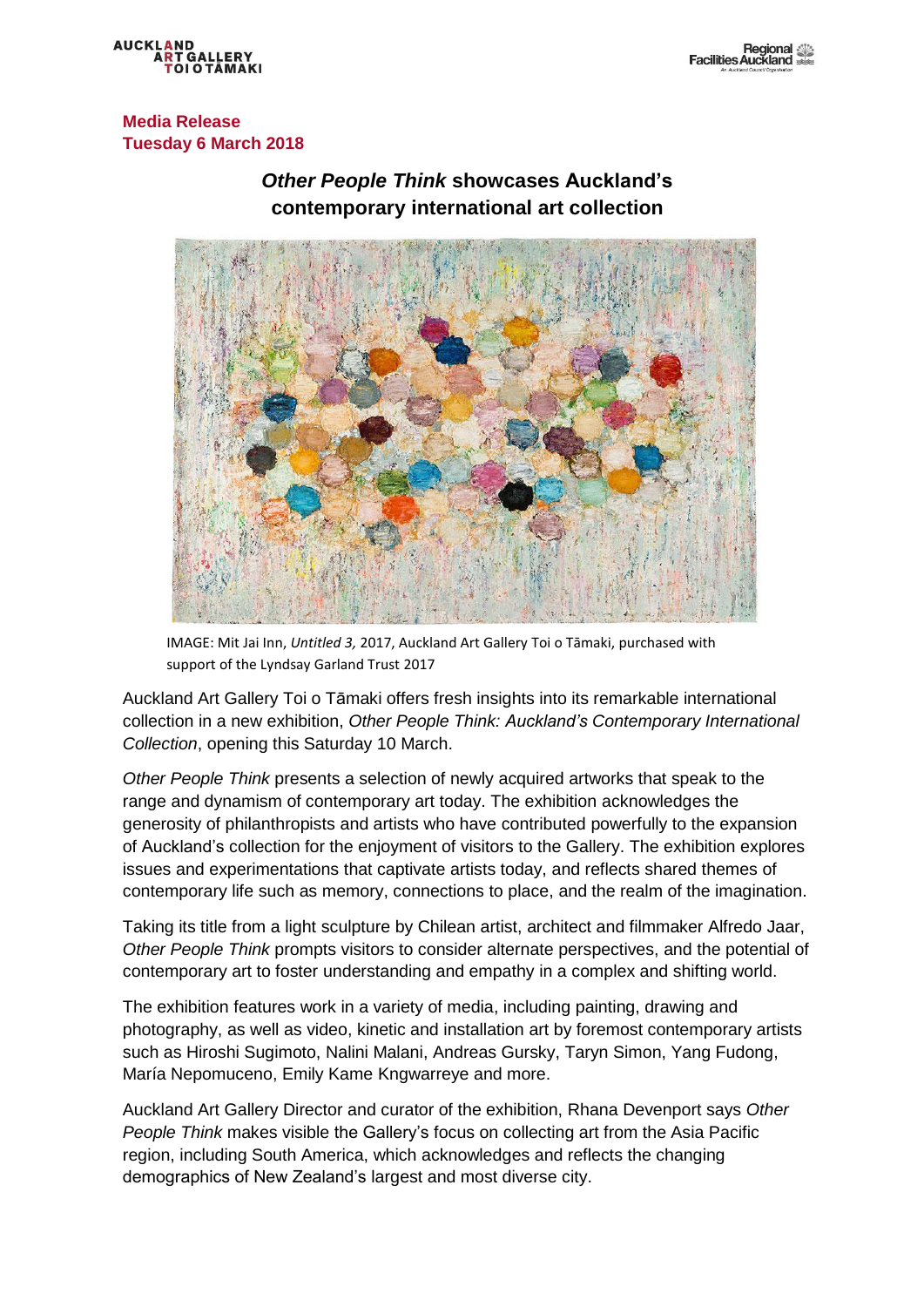### AUCKLAND<br>ART GA **LERY**

Devenport states; 'In recent years we have consciously shifted our contemporary art collection from a Euro-American focus to one that is more attentive to who and where we are in the world.'

'Importantly, more than half the works are by women artists. Thinking about this year's celebration of 125 years of women's suffrage in New Zealand and the imbalance of gender in most art museum collections, three rooms are dedicated wholly to projects by women, namely Nalini Malani, Judith Wright and Rebecca Baumann.'

'Many of the works in this exhibition have recently entered our Collection thanks to the generous support of philanthropic organisations such as the Chartwell Trust, the Lyndsay Garland Trust and Auckland Contemporary Arts Trust. The exhibition is in part a celebration of their vision and the support they offer to ensure that the Gallery's contemporary international collection continues to strengthen and grow.'

*Other People Think* will be launched with a free, late-night event that's open to all. Called OPT IN, the event runs from 7–10pm on Saturday 10 March and offers live entertainment alongside artist talks, food and a pay bar. Visitors will also enjoy the one-and-only opportunity to encounter Yayoi Kusama's popular and participatory installation *The obliteration room* after hours.

*Other People Think* is free for New Zealand residents and runs until Sunday 10 June.

## **Exhibition events:**

### **After hours talk: Nalini Malani Thu 8 Mar 2018 6pm**

Join visiting Indian artist Nalini Malani for an illustrated talk, 'It is now time to pay close attention to female subjectivity if anything called progress is to be achieved.' Her widely acclaimed 2012 installation and video work, *In Search of Vanished Blood*, features in the exhibition *Other People Think*.

Nalini Malani is a leading interdisciplinary artist whose practice combines themes such as migration, globalisation, poverty and the oppression of women with motifs from classical literature and mythology. Her work has recently been the subject of a major retrospective exhibition at the Centre Pompidou in Paris.

### **OPT IN: art / bar / food / performance** *Other People Think* **Opening Event Sat 10 Mar 2018 7–10pm**

7pm – Artist talk: Judith Wright with Auckland Art Gallery Director Rhana Devenport 9pm – Artist talk: Rebecca Baumann with Auckland Art Gallery Curator Julia Waite

Join us for a fun – and free! – evening of art, food and entertainment as we celebrate the opening of our latest exhibition, *Other People Think: Auckland's Contemporary International Collection*.

See live performances from Haere Mai Taiko and Henrique Morales Trio. Be inspired by visiting artists Judith Wright in conversation with Rhana Devenport and Rebecca Baumann in conversation with Julia Waite. And enjoy a rare opportunity to encounter Yayoi Kusama's *The obliteration room* after hours. There'll be a pay bar and food available throughout the night.